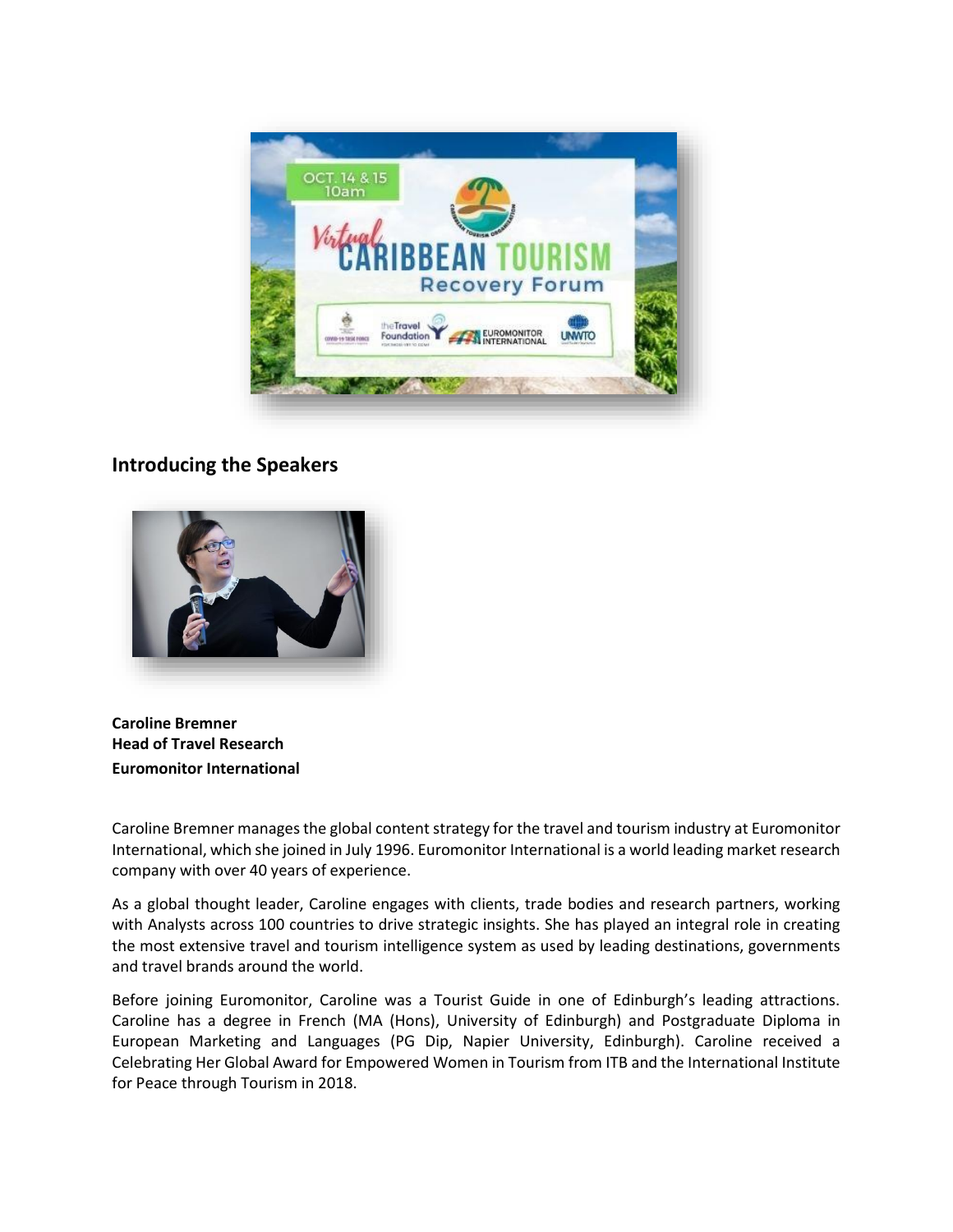

#### **Professor Clive Landis**

#### **Chairman of the University of the West Indies COVID-19 Taskforce**

## **University of the West Indies**

Clive Landis is an experienced medical researcher and university administrator who serves as Pro-Vice Chancellor for Undergraduate Studies, The University of the West Indies. He researches the immune system and viruses; established viruses like HIV as well as emerging viruses like Zika and SARS-CoV-2. Professor Landis is Chair of the UWI COVID-19 Task Force [\(www.uwi.edu/covid19\)](http://www.uwi.edu/covid19).



**Jeremy Sampson**

#### **Chief Executive Officer,**

#### **The Travel Foundation**

Jeremy Sampson is the CEO of the Travel Foundation, a leading NGO in the travel and tourism sector. Under Jeremy's leadership, the Travel Foundation is working with travel companies and destinations to better understand the impacts of tourism and maximise its benefits for local people and the environment. He has also been instrumental in spearheading the launch of the Future of Tourism Coalition.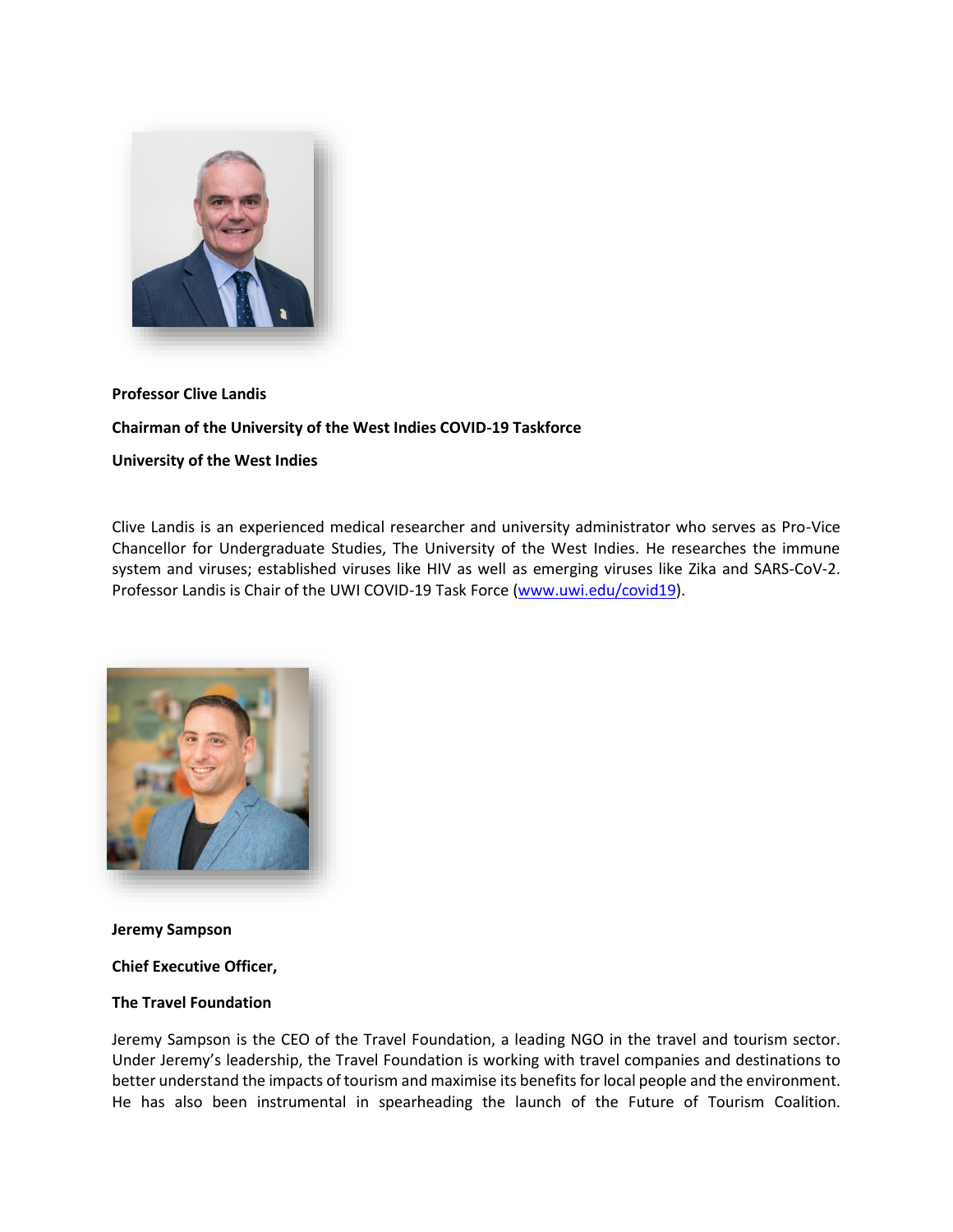With experience in the tourism, conservation, and sustainability arenas, Jeremy has lived on three continents, and worked extensively in more than 30 countries with the public sector, SMEs, multinationals, and civil society. He spent five years as VP of Communications and Partnerships at Sustainable Travel International and another two years as President of international tour operator, GreenSpot Travel. He served as an Adjunct Professor at the George Washington University International Institute of Tourism Studies, was elected to serve on the Executive Committee of the WCPA Tourism and Protected Areas Specialist Group (TAPAS), and currently serves on the Destination Stewardship Working Group of the Global Sustainable Tourism Council (GSTC).

Immediately prior to joining The Travel Foundation, Jeremy worked at the IUCN Centre for Mediterranean Cooperation, where he helped to design and manage large-scale transnational EU-funded initiatives, such as DestiMED, and was instrumental in launching the MEET Network, a regional-scale ecotourism network and destination management organization for protected areas across the Med.

Jeremy is an experienced and inspirational speaker on sustainable tourism topics. Recent examples include Phocuswright Europe (2020), Sustainable and Social Tourism Summit (2020), Colorado Governor's Conference on Tourism (2020), World Travel Market (London 2019), keynote speaker at Netherlands Tourism Summit (2019), Mediterranean Sustainable Tourism Convention (Barcelona 2019), EU Maritime Day (Bulgaria 2018 and Portugal 2019), UNWTO Conference on Tourism, Jobs, and Inclusive Growth (Jamaica 2017), IUCN World Conservation Congress (Hawaii 2016).



## **Alejandro Varela**

## **Deputy Regional Director for the Americas**

## **World Tourism Organization (UNWTO)**

Carried out his studies in Argentina and graduated as Sworn Translator for English at Universidad Del Salvador in Buenos Aires and Master's degree in Regional Economic Integration in MERCOSUR at Universidad de Buenos Aires (UBA), Argentina.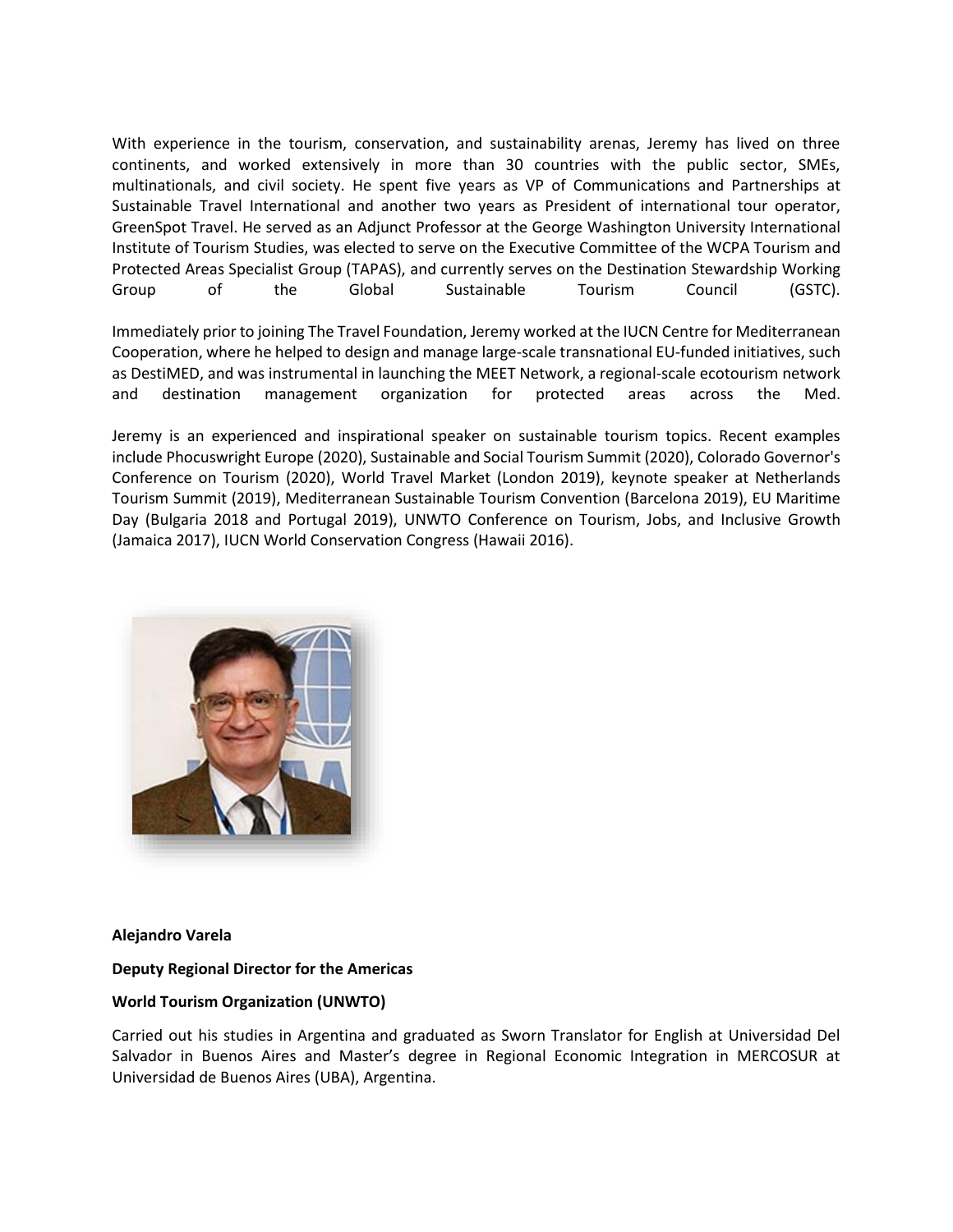Held position at the National Tourism Administration in Argentina in charge of International Relations and International Cooperation for fifteen years, having also the position of National Tourism Coordinator for MERCOSUR for ten years.

Since June 2009 he has joined to the UNWTO Secretariat, as Deputy Regional Director for the Americas.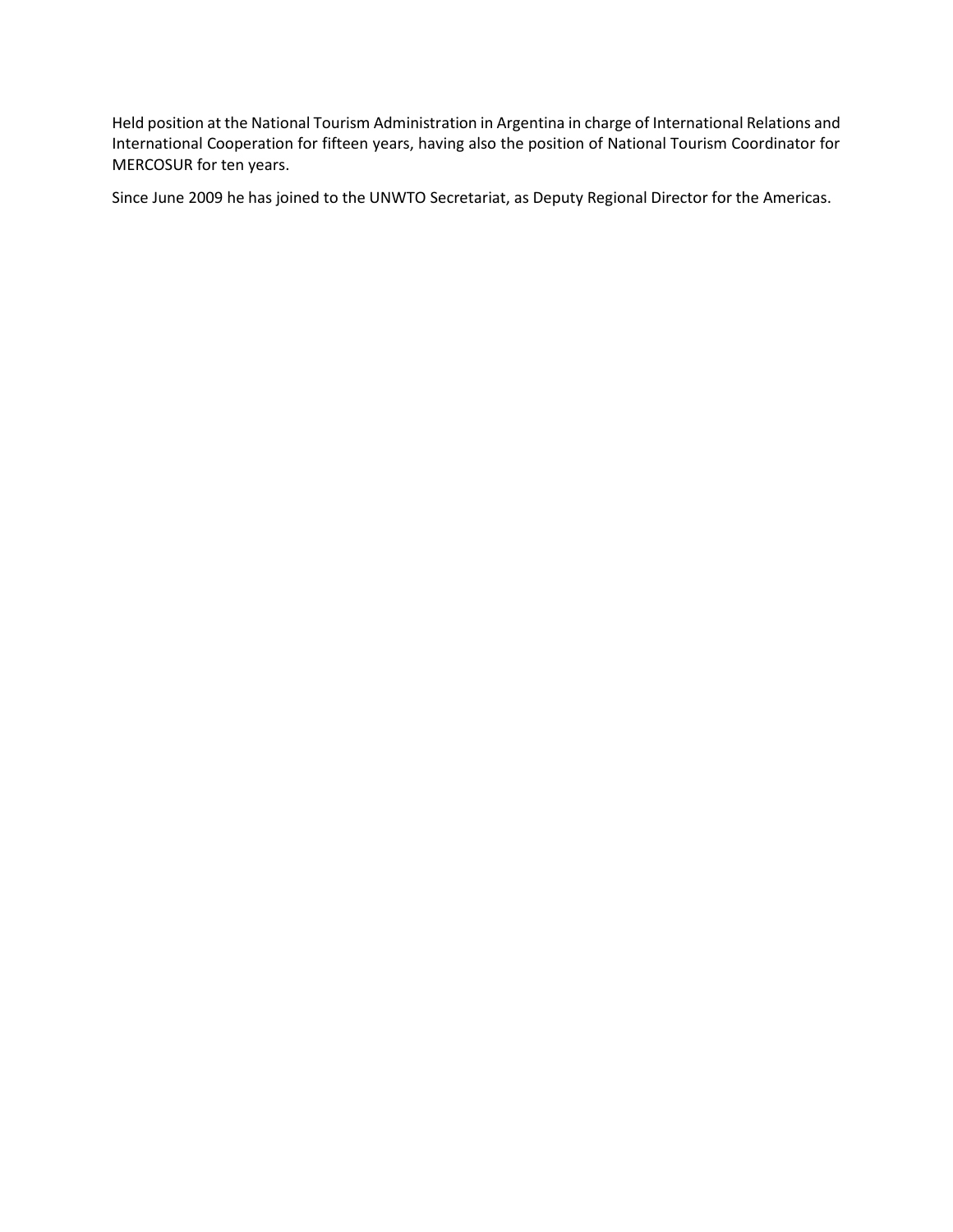

# **The** *Smart Recovery Planning Workshop* **Facilitators**



## **Graeme Jackson,**

## **Head of Partnerships**

## **The Travel Foundation**

Graeme is the Head of Partnerships for leading global tourism charity, the Travel Foundation. Based out of the Travel Foundation's headquarters in Bristol, UK, he is responsible for developing and managing international partnerships with destinations, businesses, development agencies and donors to strengthen the organisation's global work to improve the impacts of tourism on communities and the environment in destinations.

A trained journalist, Graeme joined the Travel Foundation team in 2011, following a decade in the fields of Public Relations and marketing where he represented and consulted for the private, public and thirdsector in sectors as diverse as business finance, wines & spirits, sustainability pharmaceuticals and energy.